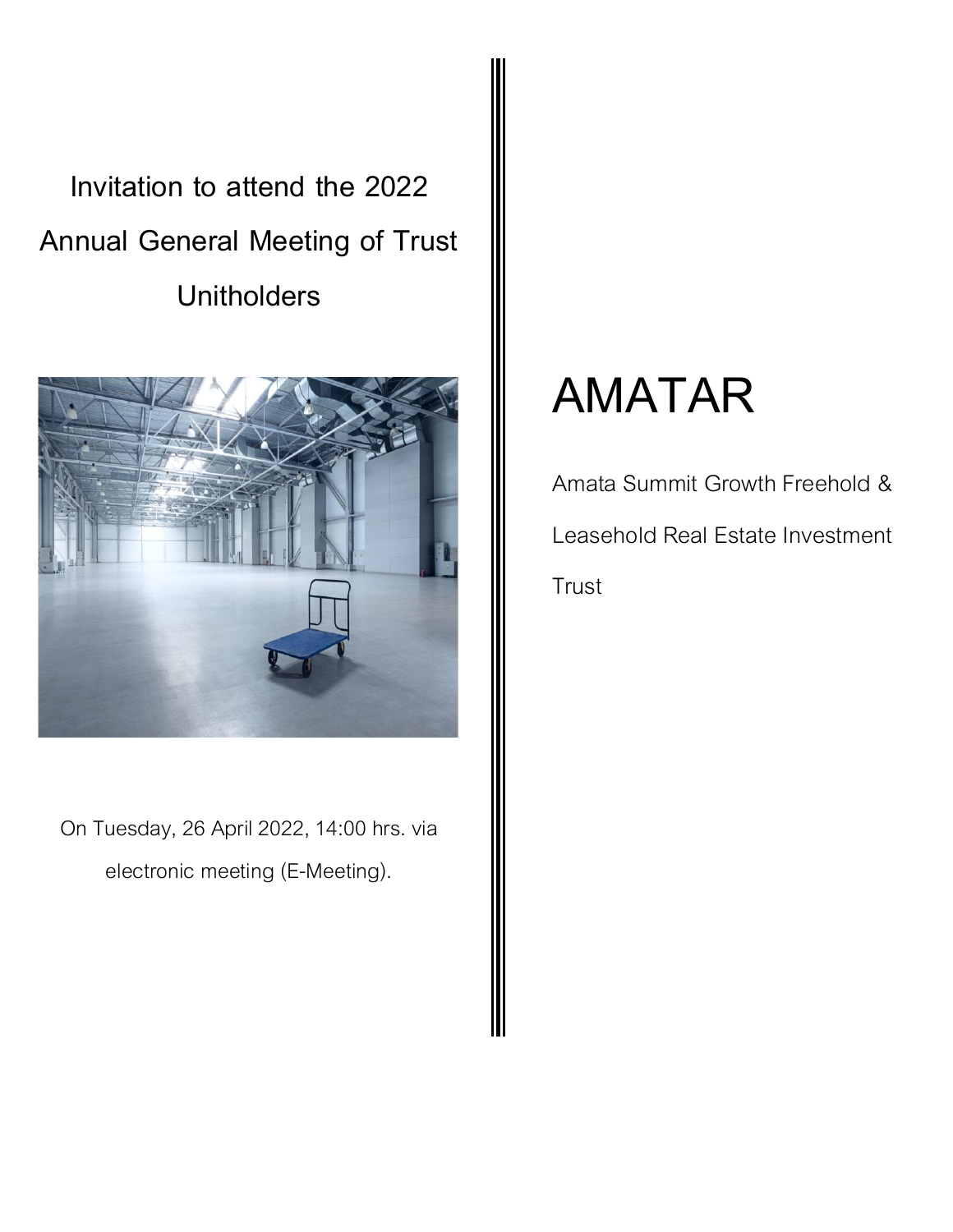

No. ASRM 22-025/1

25 March 2022

- Subject: Invitation to attend the 2022 Annual General Meeting of Trust Unitholders
- To: Unitholders of Amata Summit Growth Freehold and Leasehold Real Estate Investment Trust

## Enclosures:

- 1. Performance Report of AMATAR of the year 2020 disseminated on website to Trust Unitholders in lieu of holding the Annual General Meeting in 2021
- 2. Trust's operating performance report of the year 2021 (starting from 1 January 2021 to 31 December 2021)
- 3. Biographies of the Trust's auditors for the year 2022
- 4. Guidelines for attending the 2022 Annual General Meeting of Trust Unitholders through electronic meeting (E-Meeting) and appointment of proxy
- 5. Registration Form for attending the Annual General Meeting of Trust Unitholders through electronic Meeting (E-Meeting)
- 6. Profiles of Independent Directors for Appointment as proxy to attend the Meeting
- 7. Proxy Forms
- 8. Form for the submission of questions prior to the Annual General Meeting of Trust Unitholders through Electronic Meeting (E-Meeting).

The Board of Directors' meeting of Amata Summit REIT Management Co., Ltd. ("REIT Manager") as a REIT Manager of the Amata Summit Growth Freehold and Leasehold Real Estate Investment Trust ("Trust") No. 2/2022 held on March 23,2022 has approved to arrange the 2022 Annual General Meeting of Trust Unitholders on Tuesday, 26 April 2022, 14:00 hrs. via electronic meeting (E-Meeting). The matters to be discussed in the meeting shall be as following agendas: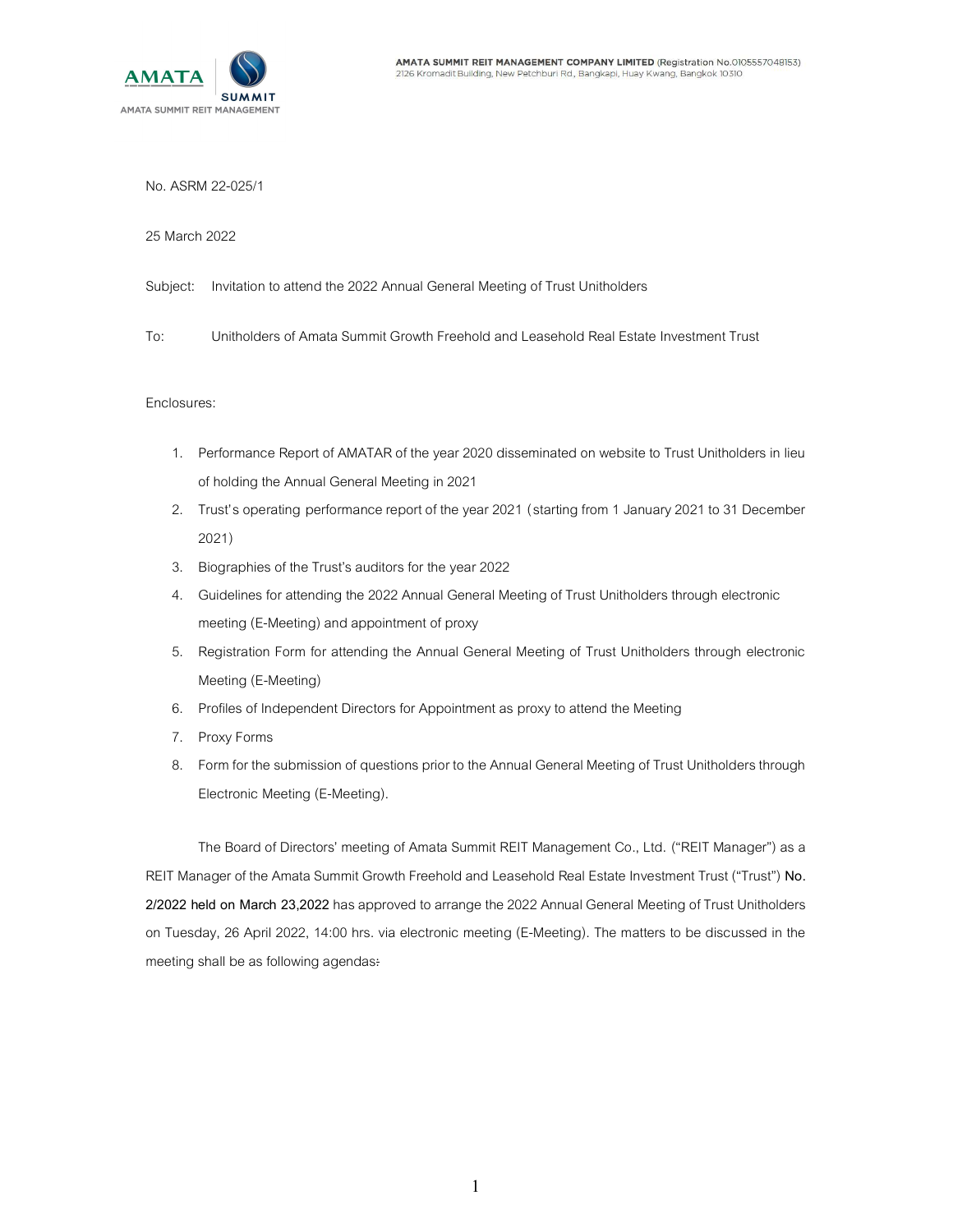## Agenda 1 To consider and acknowledge the Performance Report of the year 2020

Objective and Rationale: REIT Manager proposed the performance report of AMATAR of the year 2020 which was disseminated on the REIT's website on 9 April 2021 to the Stock Exchange of Thailand (SET) within the prescribed time frame and published on the Trust's website. The copy of the Performance Report of the year 2020 is delivered to all Trust Unitholders together with this invitation letter presented as Enclosure No.1.

REIT Manager's opinion: REIT Manager deemed appropriate to propose the Meeting to consider and acknowledge the Performance Report of the year 2020.

Resolution: This agenda item is for acknowledgement, therefore casting vote is not required.

## Agenda 2 To consider and acknowledge the Trust's Operating performance for the year 2021

Objective and Rationale: In order to comply with the Trust Deed, the Trust shall inform the Trust Unitholders the Trust' s operating performance in the fiscal year 2021. Therefore, REIT Manager summarized the Trust's operating performance for the fiscal year, ended on 31 December 2021 as presented in the annual report of the year 2021 (Enclosure No.2) in which the highlight can be summarised as the below table;

| Highlights of 2021                  |                   |
|-------------------------------------|-------------------|
| Authorized capital                  | 3,421.43 MB       |
| Number of trust unit                | 357,890,000 units |
| Par value per trust unit            | 9.56 Baht         |
| <b>Total Assets</b>                 | 4,888.64 MB       |
| <b>Total Liabilities</b>            | 1,332.23 MB       |
| Net Assets                          | 3,556.41 MB       |
| Total Income                        | 344.25 MB         |
| Proportion of loans to total assets | 25%               |
| Net Assets Value per unit           | 9.9371 Baht       |
| Occupancy rate                      | 83%               |

The remaining terms of the lease agreement of the key properties invested by the REIT are as shown in the table below.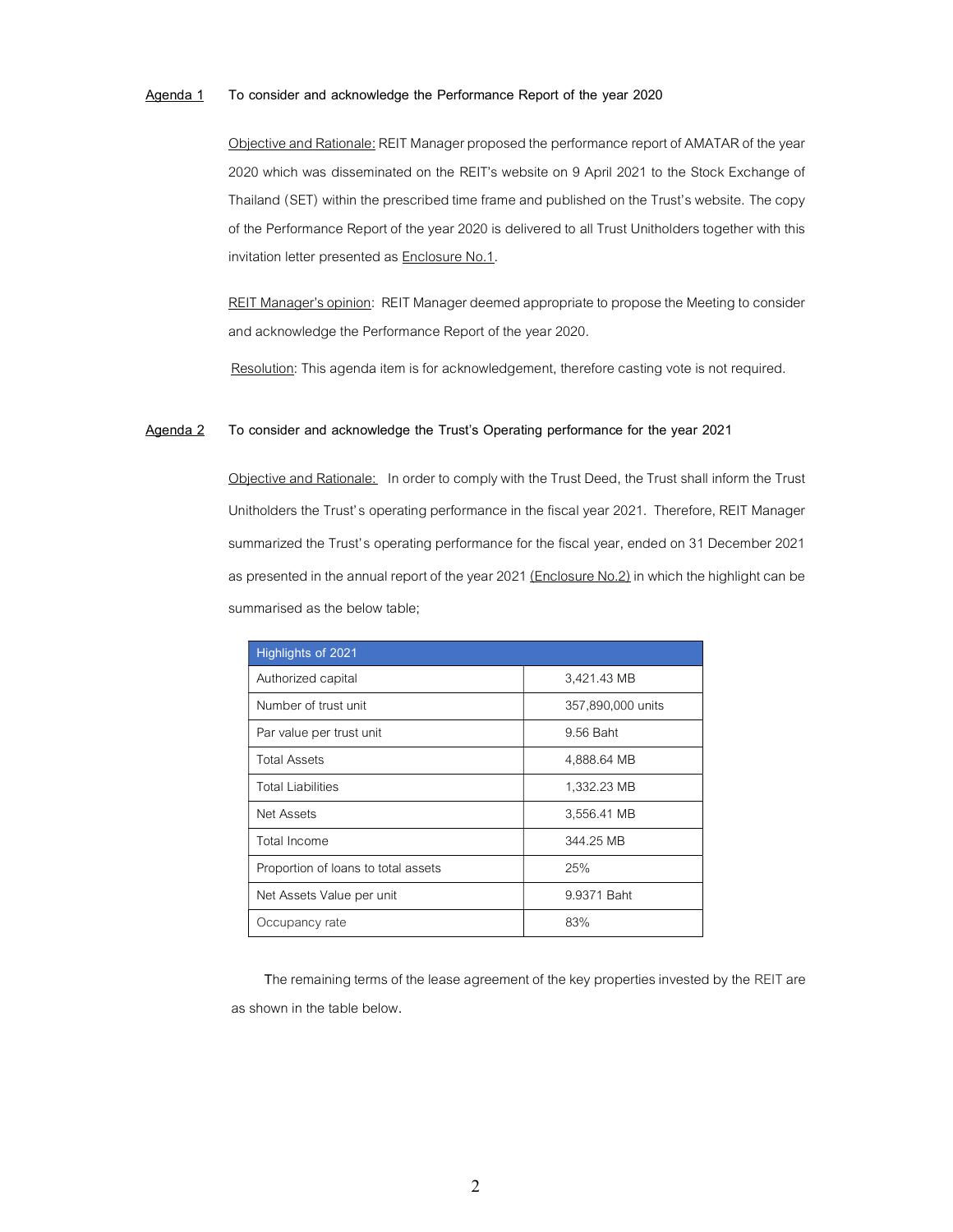## (unit: percent)

| Lease Agreement | Amata City Industrial | Amata City Industrial | Total |
|-----------------|-----------------------|-----------------------|-------|
| expired in year | Estate Chonburi       | Estate Rayong         |       |
| 2022            | 31.00                 | 39.28                 | 31.41 |
| 2023            | 24.21                 | 37.26                 | 24.85 |
| 2024            | 35.48                 | 23.46                 | 34.89 |
| 2025            | 9.31                  | -                     | 8.85  |

Source: Amata Summit Ready Built Co., Ltd. arranged as of 31 December 2021

Remark: percentage is calculated per the total areas that has tenants.

Summary of information of the tenants during the period from 1 January 2021 to 31 December 2021 classified by Nationality and type of businesses could be presented as follows.



REIT Manager's opinion: REIT Manager deemed appropriate to propose the Meeting to consider and acknowledge the Trust's operating performance of the year 2021.

Resolution: This agenda item is for acknowledgement, therefore casting vote is not required.

# Agenda 3 To consider and acknowledge the Financial Statements for the fiscal year ended 31 December 2021

Objective and Rationale: REIT Manager had prepared the Trust's financial statements for the fiscal year ended 31 December 2021, audited and certified by the auditor from EY Office Limited. The Board of Directors had considered and approved the financial statements on 11 February 2022 that the financial statement is appropriate to be presented and acknowledged by the Meeting. The detail financial statement of which are as shown in the Enclosure No.2.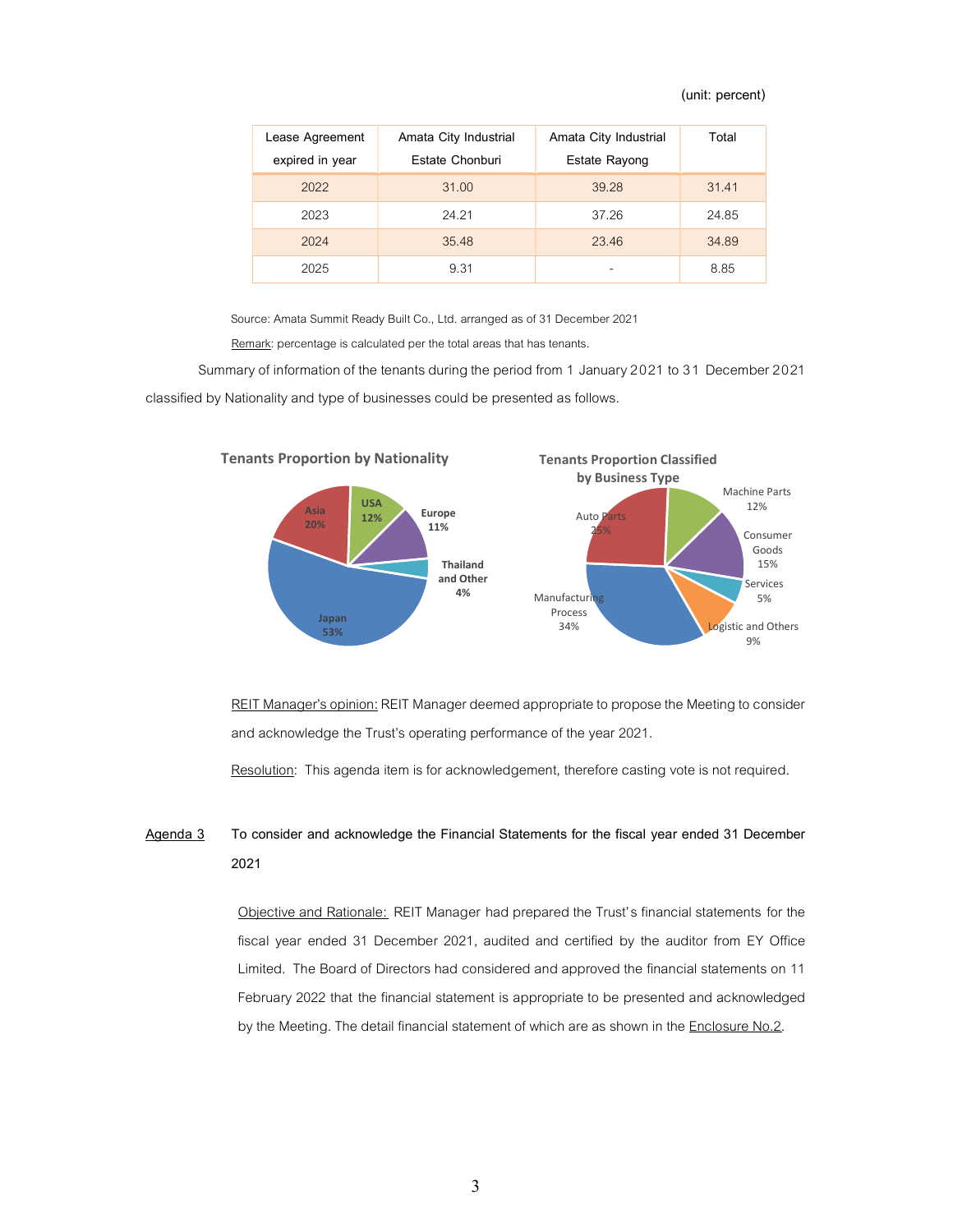| Financial Statements for the period of 1 January 2021 to 31 December 2021 |  |
|---------------------------------------------------------------------------|--|
|---------------------------------------------------------------------------|--|

| <b>Investment Income</b><br>(Unit: Million Baht)      | 2021    | 2020    | Change<br>$\%$ |
|-------------------------------------------------------|---------|---------|----------------|
| Rental income                                         | 340.50  | 360.24  | (5.48)         |
| Interest income                                       | 0.24    | 0.93    | (74.41)        |
| Other income                                          | 3.52    | 2.59    | 36.06          |
| Total income                                          | 344.25  | 363.76  | (5.36)         |
| <b>Total Expenses</b>                                 | 99.90   | 93.18   | 7.22           |
| Net investment income                                 | 244.35  | 270.54  | (9.69)         |
| Net realized gains on investments in securities       | 0.46    | 0.65    | (29.19)        |
| Net losses on changes in fair value of investments    | (58.53) | (66.69) | 12.24          |
| Net increases in net assets resulting from operations | 186.28  | 204.53  | (8.93)         |

| <b>Description</b><br>(Unit: Million Baht) | 2021     | 2020     | Change<br>% |
|--------------------------------------------|----------|----------|-------------|
| Total assets                               | 4,888.64 | 4,934.95 | (0.94)      |
| <b>Total liabilities</b>                   | 1,332.23 | 1,337.55 | (0.40)      |
| Net assets                                 | 3,556.41 | 3,597.39 | (1.14)      |
| Capital from unitholders                   | 3,421.43 | 3,478.69 | (1.65)      |
| Retained earnings                          | 134.98   | 118.70   | 13.72       |

REIT Manager's opinion: REIT Manager deemed appropriate to propose the Meeting to consider and acknowledge the Trust's Financial Statements for the fiscal year ended 31 December 2021 as duly audited and certified by the auditor.

Resolution: This agenda item is for acknowledgement, therefore casting vote is not required.

# $\frac{\text{Agenda } 4}{\text{To consider and acknowledge the distribution payment for the year 2021 and the 4<sup>th</sup> capital}}$ reduction

Objective and Rationale: The Trust has the distribution policy following the Trust Deed to pay the distribution to the Trust Unitholders not less than 90% of adjusted net profit and not over 4 times per fiscal year.

Due to the Trust's operating performance from 1 January 2021 to 31 December 2021, the Trust had the net profit of 244.35 million baht. The details of the distributions to all Trust Unitholders in 2021 can be summarised as follows: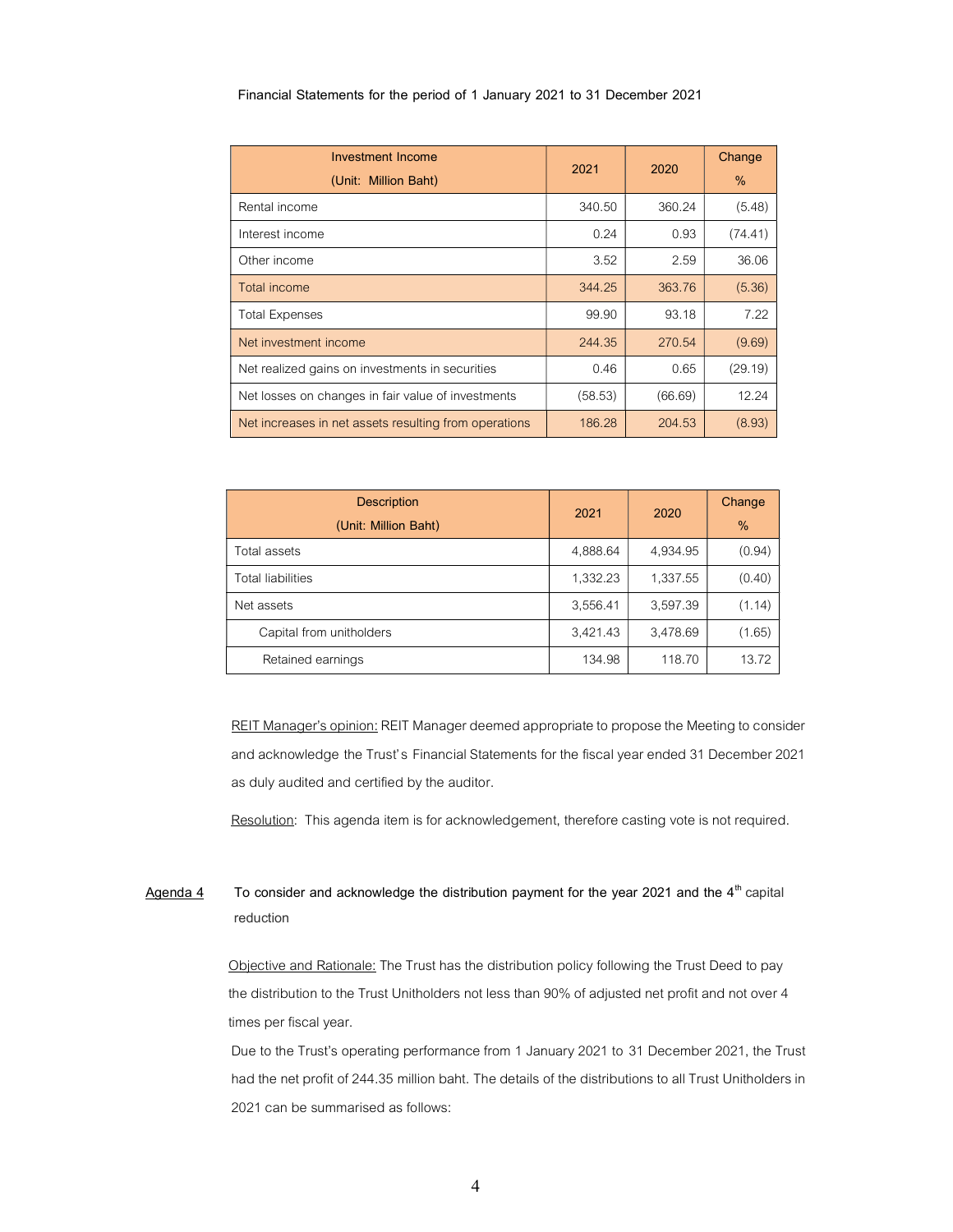| No.                                 | Performance Period                | Distribution payment<br>per Unit (Baht: Unit) | <b>Payment Date</b> |
|-------------------------------------|-----------------------------------|-----------------------------------------------|---------------------|
|                                     | 1 January 2021 – 31 March 2021    | 0.160                                         | 15 June 2021        |
| $\mathcal{P}$                       | 1 April 2021 – 30 June 2021       | 0.160                                         | 14 September 2021   |
| 3                                   | 1 July 2021 - 30 September 2021   | 0.155                                         | 14 December 2021    |
| 4                                   | 1 October 2021 – 31 December 2021 |                                               |                     |
| Total distribution payment per unit |                                   | 0.475                                         |                     |

The record of the distribution payment to the Trust Unitholders since the establishment of the Trust can be shown as below.

| Performance for the year                                 | 2021  | 2020  | 2019  | 2018  | 2017  | 2016  | 2015  | Total |
|----------------------------------------------------------|-------|-------|-------|-------|-------|-------|-------|-------|
| Total distribution payment per unit<br>(Baht: Unit)      | 0.475 | 0.515 | 0.745 | 0.645 | 0.745 | 0.665 | 0.420 | 4.210 |
| Distribution payout ratio per<br>adjusted net profit (%) | 91.26 | 94.11 | 93.80 | 95.23 | 91.16 | 93.51 | 94.12 |       |

The meeting of Board of Directors of REIT manager which was held on 11 February 2022 approved the  $4<sup>th</sup>$  capital reduction by decreasing the value of the trust unit at the rate of Baht 0.155 per trust unit, totaling Baht 55.47 million. The paid-up capital after the completion of capital reduction is Baht 3,365.96 million with a par value of Baht 9.405 per trust unit. The distribution in regarding capital reduction will be paid to the Trust Unitholders on 21 March 2022, in which the distribution will be derived from excess liquidity of the net unrealized loss from asset valuation in freehold and leasehold real estate investment of Trust.

The record in paid-up capital reduction since the establishment of the Trust can be presented as below table;

| The number of<br>capital reduction | The reduction in a par<br>value (Baht: Unit) | Amount<br>(Baht) | <b>The Distribution</b><br>Payment Date of capital<br>reduction |
|------------------------------------|----------------------------------------------|------------------|-----------------------------------------------------------------|
| No. 1                              | 0.170                                        | 60,841,300       | 28 March 2017                                                   |
| No. 2                              | 0.110                                        | 39,367,900       | 28 March 2019                                                   |
| No. 3                              | 0.160                                        | 57,262,400       | 22 March 2021                                                   |
| No. 4                              | 0.155                                        | 55,472,950       | 21 March 2022                                                   |
| Total                              | 0.595                                        | 212,944,550      |                                                                 |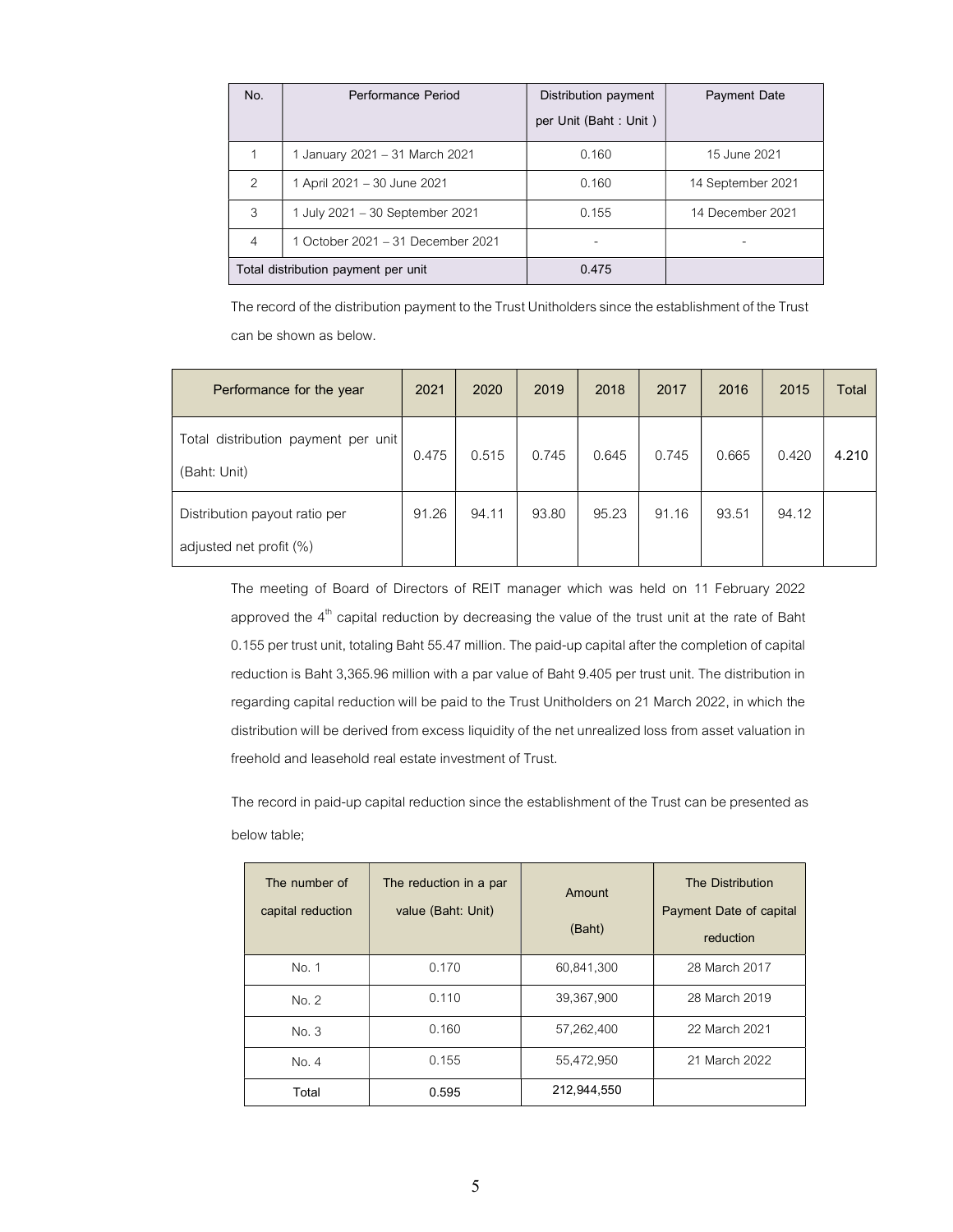REIT Manager's opinion: The distribution payment for the year 2021 and the capital reduction were complied with the distribution policy as specified on The Trust Deed. Thus, REIT Manager deemed appropriate to propose the Meeting to consider and acknowledge.

Resolution: This agenda item is for acknowledgement, therefore casting vote is not required.

# Agenda 5 To consider and acknowledge the appointment of the auditor and the determination of remuneration for the year 2022

Objective and Rationale: REIT Manager has considered and appointed EY Office Limited as the auditor of the Trust for the year 2022 with a remuneration of 695,000 baht (not include the expense). The name list of auditors and their CPA license numbers are as follows:

- Ms. Supannee Triyanantakul, C.P.A. Registration No. 4498 and/or
- Ms. Watoo Kayankannavee, C.P.A. Registration No. 5423 and/or
- Ms. Isaraporn Wisutthiyan, C.P.A. Registration No. 7480

The abovementioned auditors will conduct the audit and express an opinion on the Trust's financial statements. However, in case any of the designated auditors are not available to perform the duties, EY Office Limited will authorize other auditors who are qualified as a CPA to carry out the work instead. The biographies of the designed auditors are presented in the Enclosure No.3.

REIT Manager's opinion: REIT manager has considered that EY Office Limited had properly performed the duties, having the knowledge and skill on the Trust' s auditing and no conflict of interest with the Trust. Thus, REIT Manager has appointed EY Office Limited to be the Trust's auditor for the year 2022 with remuneration of 695,000 baht, which is 10,000 baht higher than last year (The auditors' remuneration for the year 2021 was 685,000 baht). REIT Manager would like to propose the Meeting to consider and acknowledge the appointment of the auditor and the remuneration.

Resolution: This agenda item is for acknowledgement, therefore casting vote is not required.

#### Agenda 6 Others (if any)

The Trust Unitholders are hereby invited to attend the 2022 Annual General Meeting on Tuesday, 26 April 2022 at 14:00 hrs. via electronic meeting (E-Meeting). The names list of the Trust Unitholders who are entitled to attend the 2022 Annual General Meeting will be announced on 1 March 2022 (Record Date).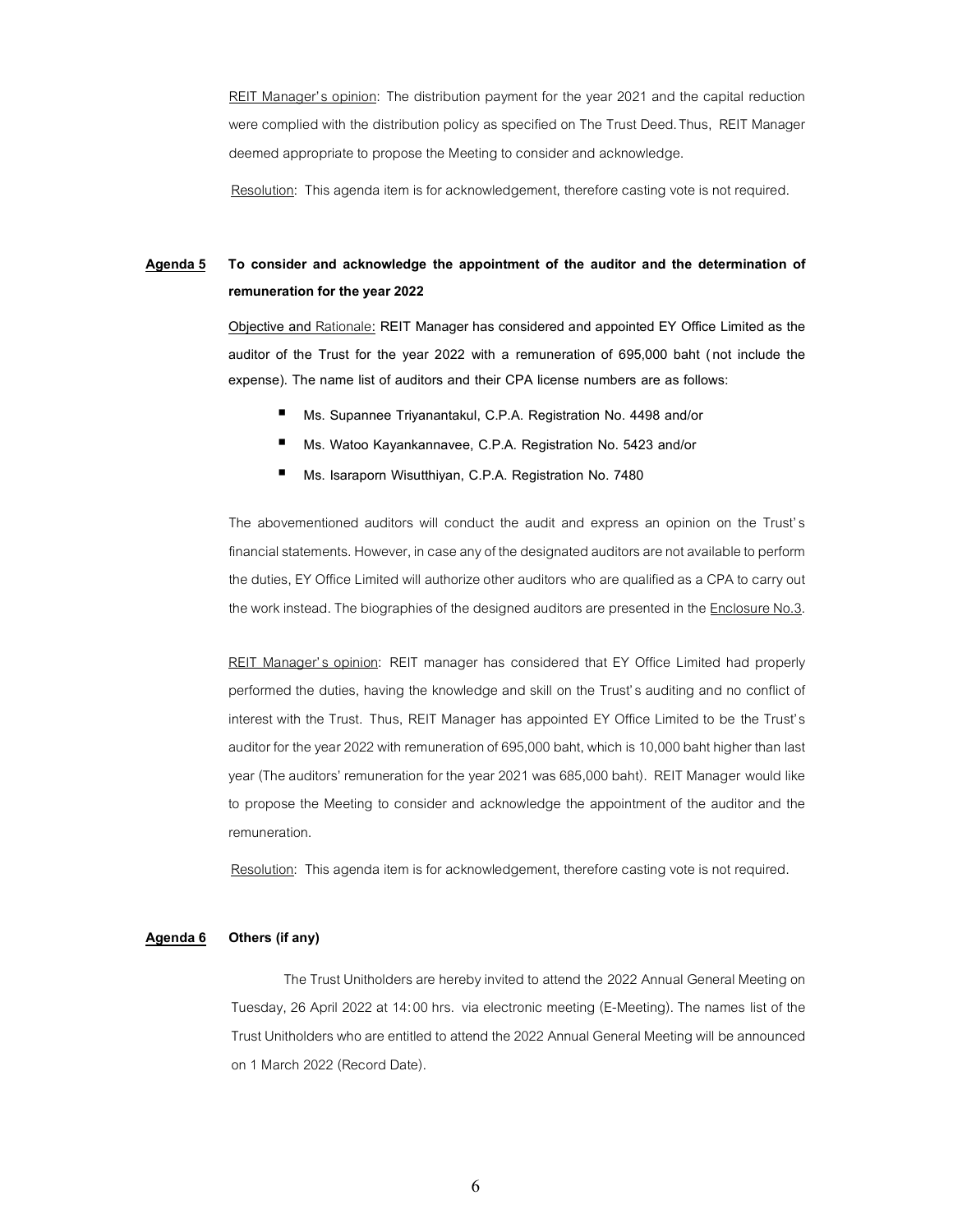The Trust Unitholders can find more information regarding to the guidelines for attending the 2022 Annual General Meeting of Trust Unitholders through electronic meeting (E-Meeting) and appointment of proxy in **Enclosure No.4.** 

For the Trust Unitholders who would like to ask questions, please submit the questions in the questions forms which is **Enclosure No.8** prior to the Annual General Meeting of Trust Unitholders. Please return all the required documents to the company within April 19,2022.

The REIT Manager has provided the annual report on the website (www.amatareit.com) or scan the QR code as below. However, in case, if any Trust Unitholders wish to receive the annual report in a hard copy, please contact IR and Operation Department, Amata Summit REIT Management Co. , Ltd. Address: 2126 Kromadit Building, 5th floor, New Petchburi Road. , Bang Kapi, Huay Kwang, Bangkok 10310. Tel: +66 2 792 0089, Email: ir@amatareit.com.



 Respectfully yours, Amata Summit Reit Management Company Limited

Kant

 (Ms. Karntima Charoenchaiprasert) REIT Manager